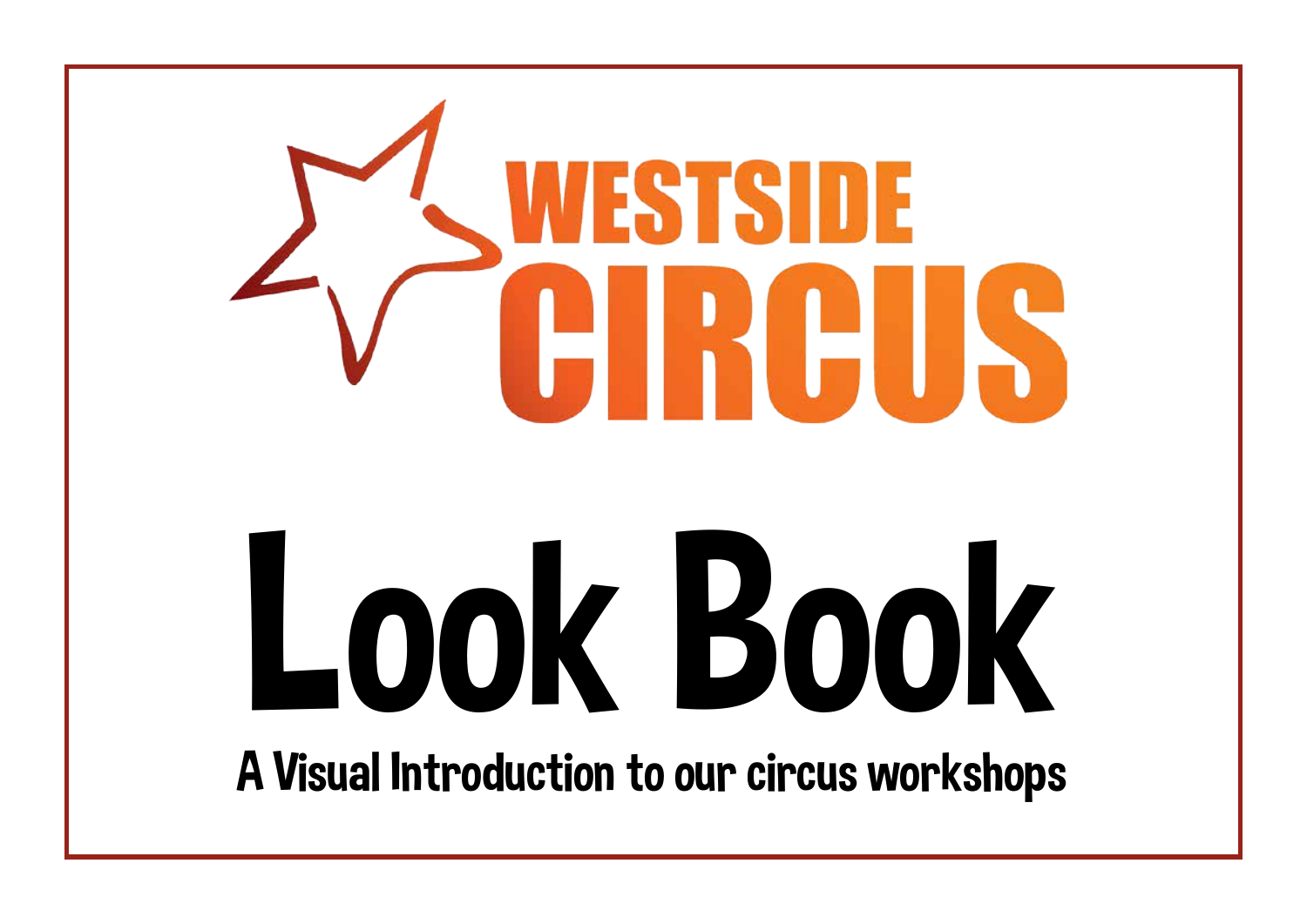### CONTENTS

The Circus Studio 3

Circus Rules 6

What we wear 7

The objects we use at the circus 8



Outside the studio

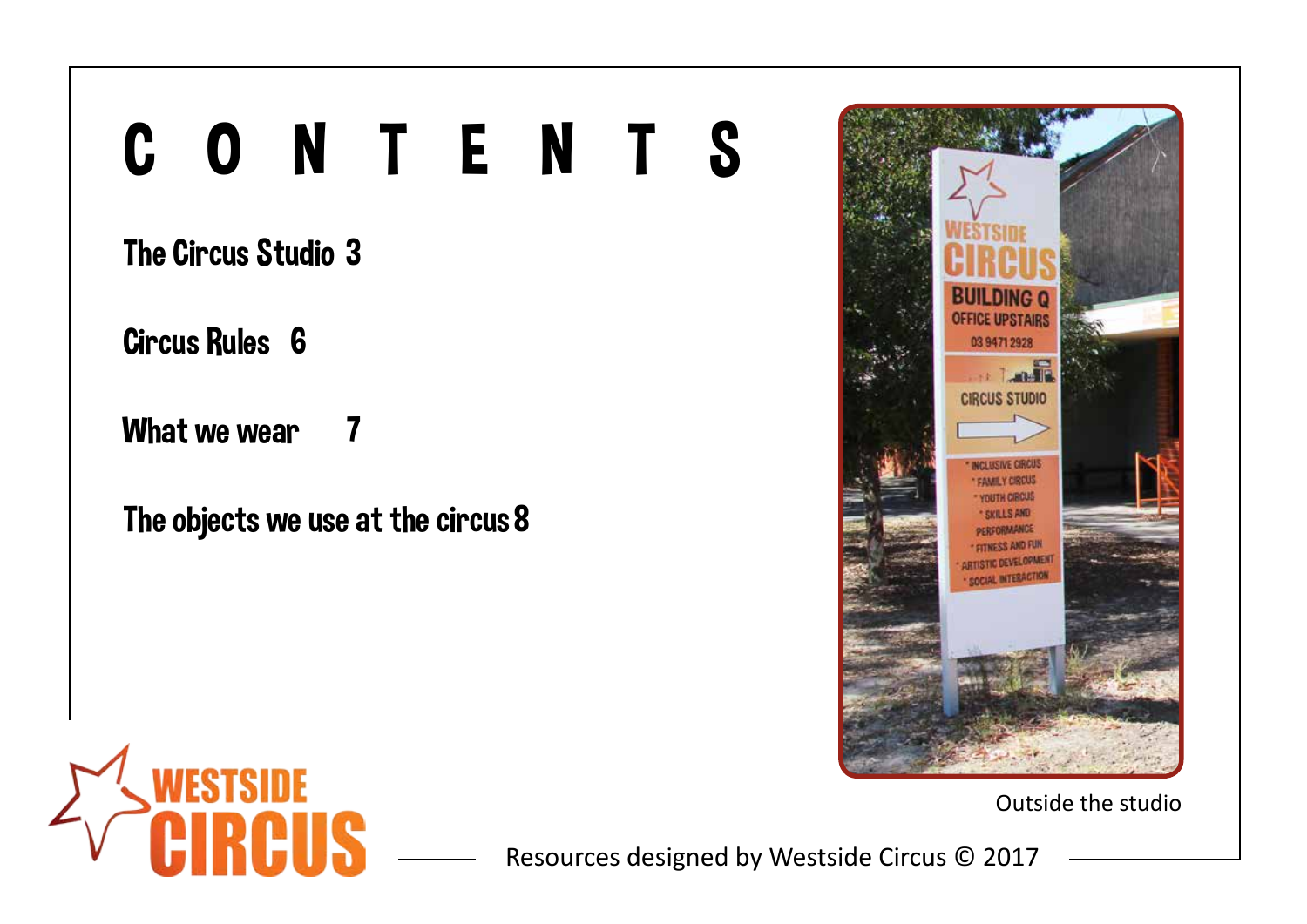## The Circus Studio



The Circus Studio is big and full of exciting circus equipment.

There are many things to look at and the studio can get loud, but there is a quiet space inside our mini circus tent.



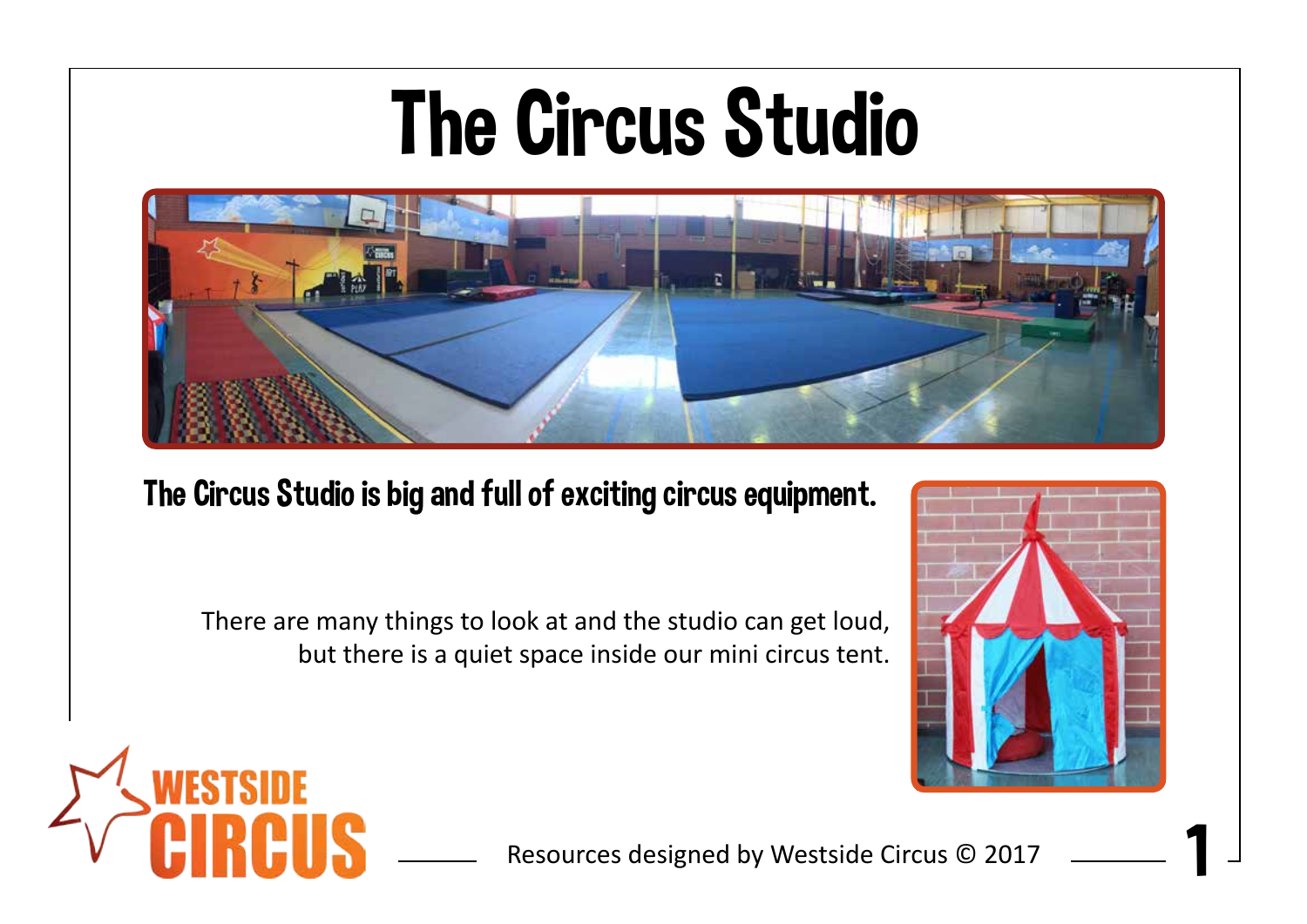### We do different activities in different areas



The waiting area Shelves inside the studio for storing our bags and shoes and water bottles

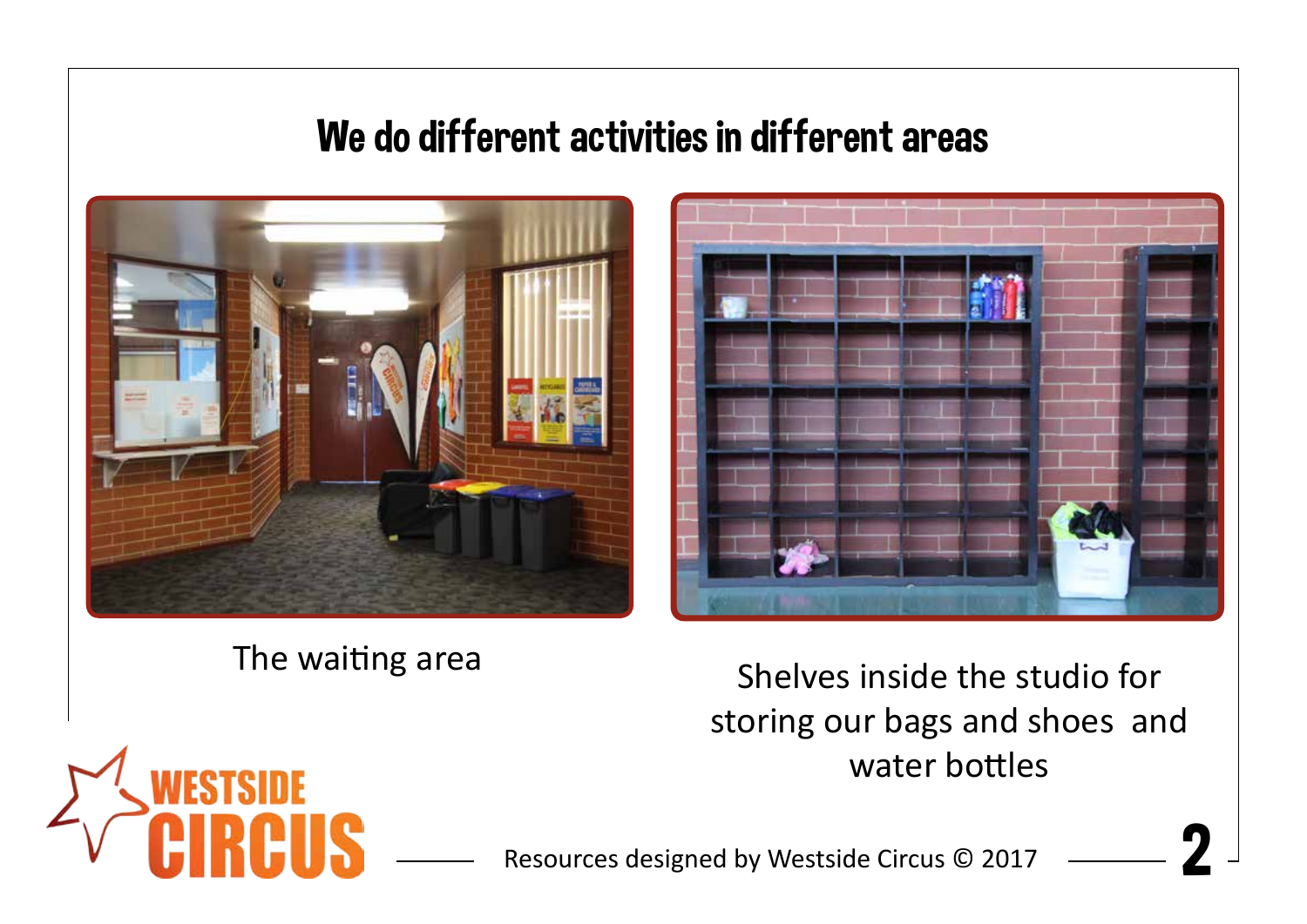

The Balance and Juggling area



### The Tumbling area



The Warm up and Acro area



#### The Aerials area

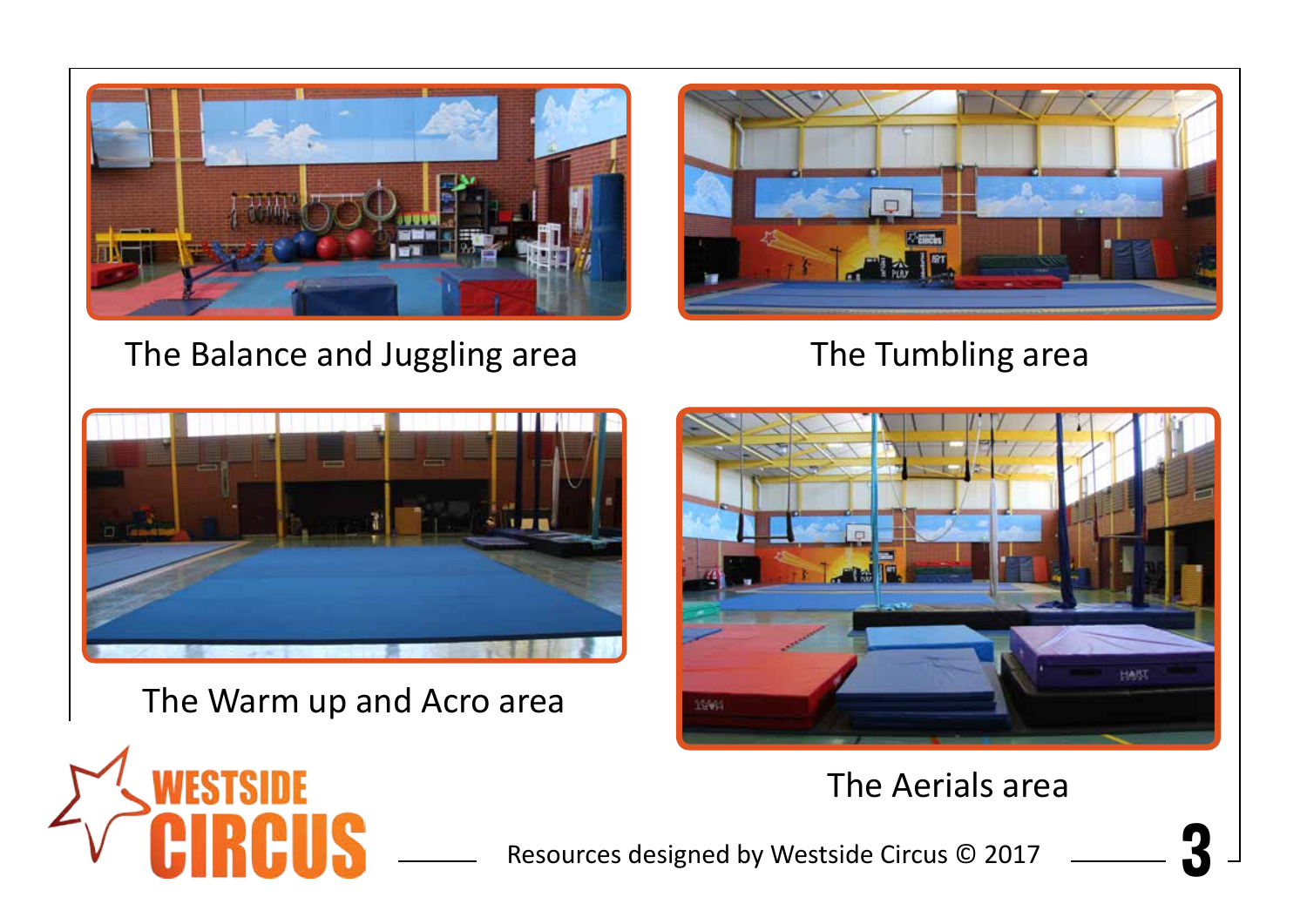## Circus Rules

It is important that we follow the rules so that we stay safe and have a good time.

### AT WESTSIDE CIRCUS, WE:

- 1. HAVE FUN!
- 2. Stay off the floor and do not use the equipment without a trainer or parent with you (including before and after class)
- 3. Listen to the Trainers (& they will listen to you)
- 4. Be Safe: With each other On our own With the equipment With the space
- 5. Respect: The trainers Each Other **Ourselves**  The Equipment Space Boundaries
- 6. Wait in the waiting area until your trainer invites you into your class (parents please wait with your children utnil tHE class starts
- 7. Do not wear shoes or eat food on the mats

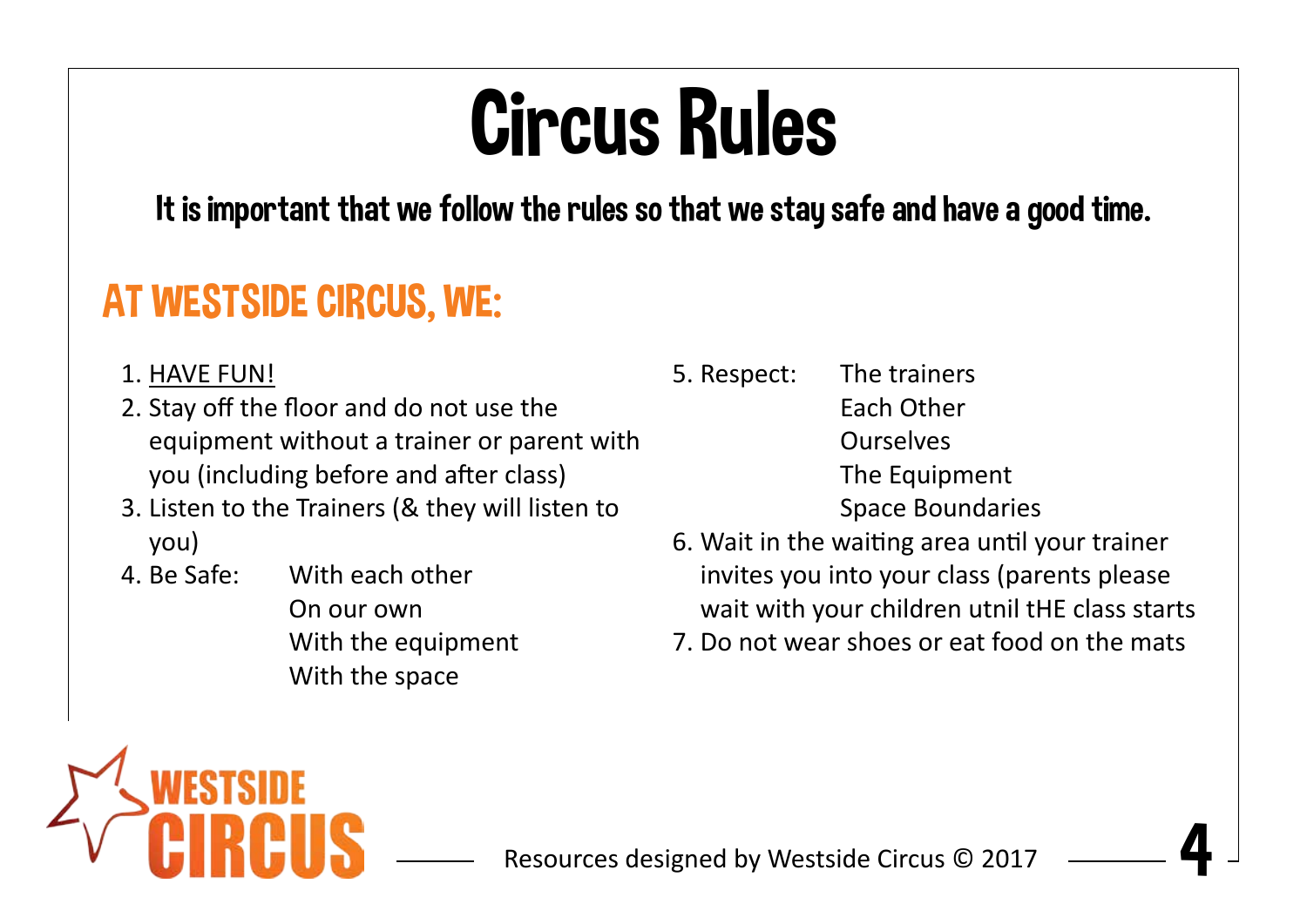### What we wear



Hair tied back, if it is long

Bare feet

Loose and comfortable clothes

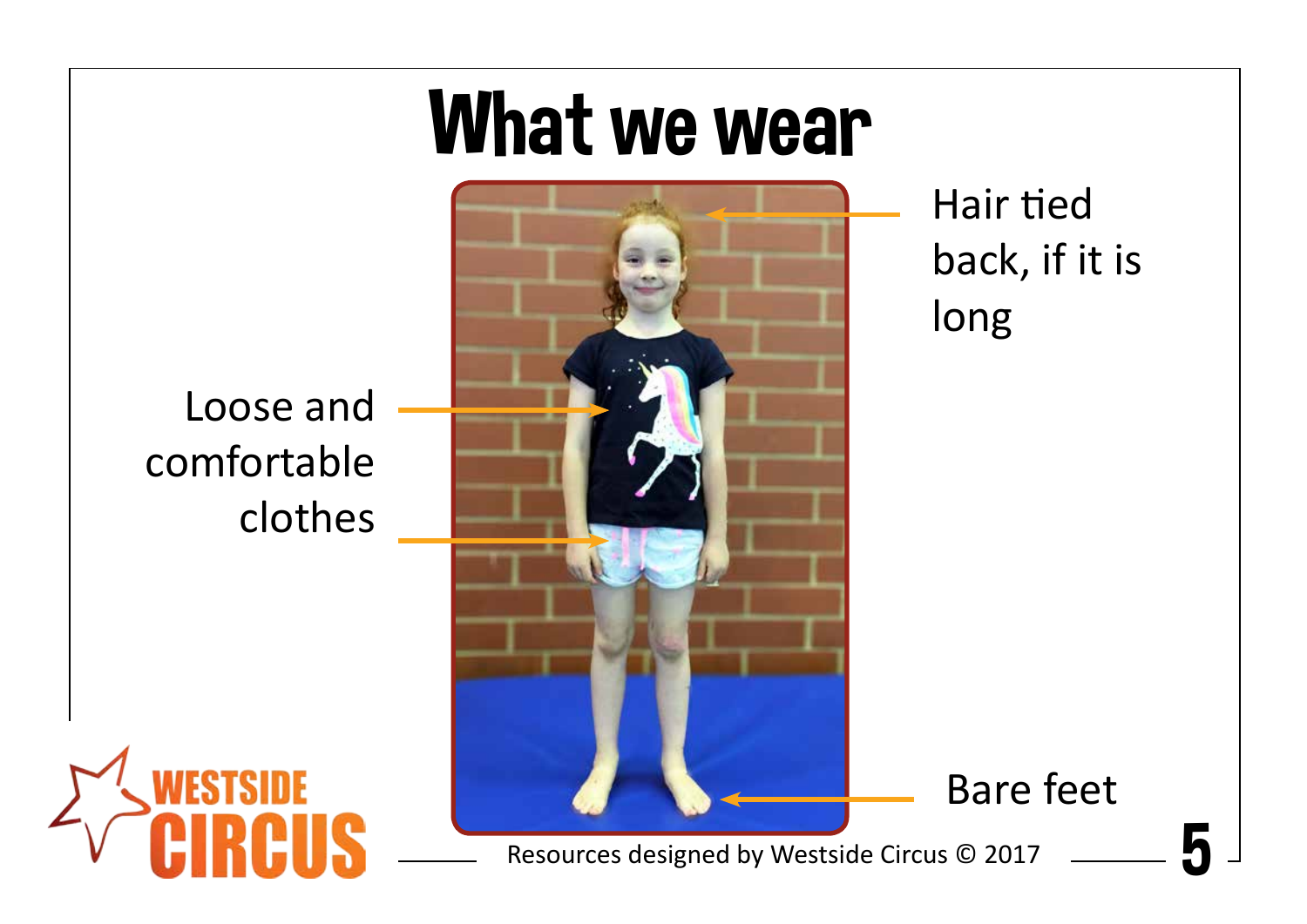## The objects we use at the circus

Different activities at the circus use different equipment...

Warm up activities might use:



Skipping Rope

- Warm Up activities
- might also
- use other
- eqipment
- in the circus
- studio.



Tumbling activities might use:

Minitramp

Tumbling Blocks

Big Mats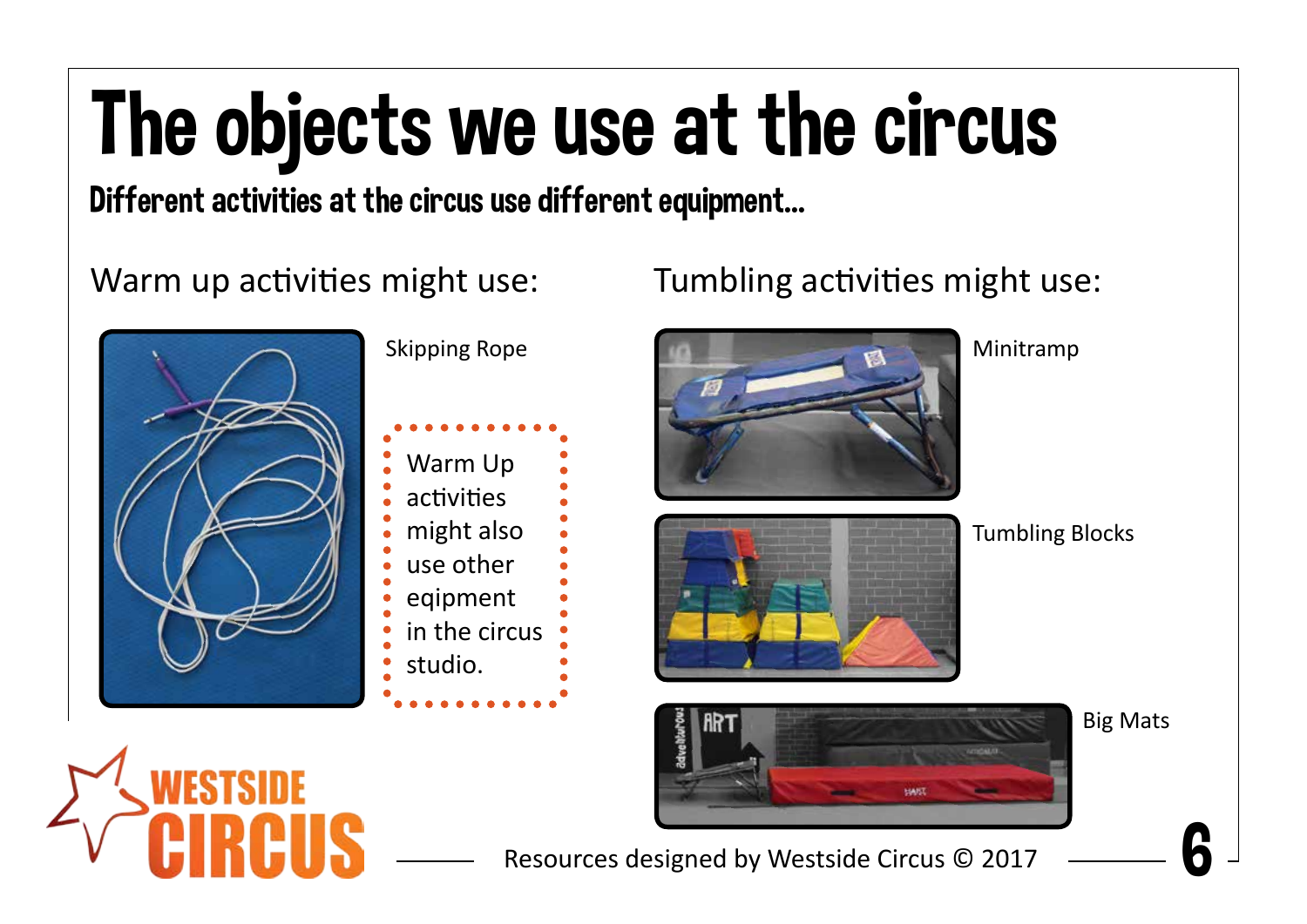### Manipulation activities, like juggling, might use:



Juggling Balls



Juggling scarves



Hula Hoops



Juggling Rings



Juggling Clubs



Diabolo



Flower sticks



Spinning Plates

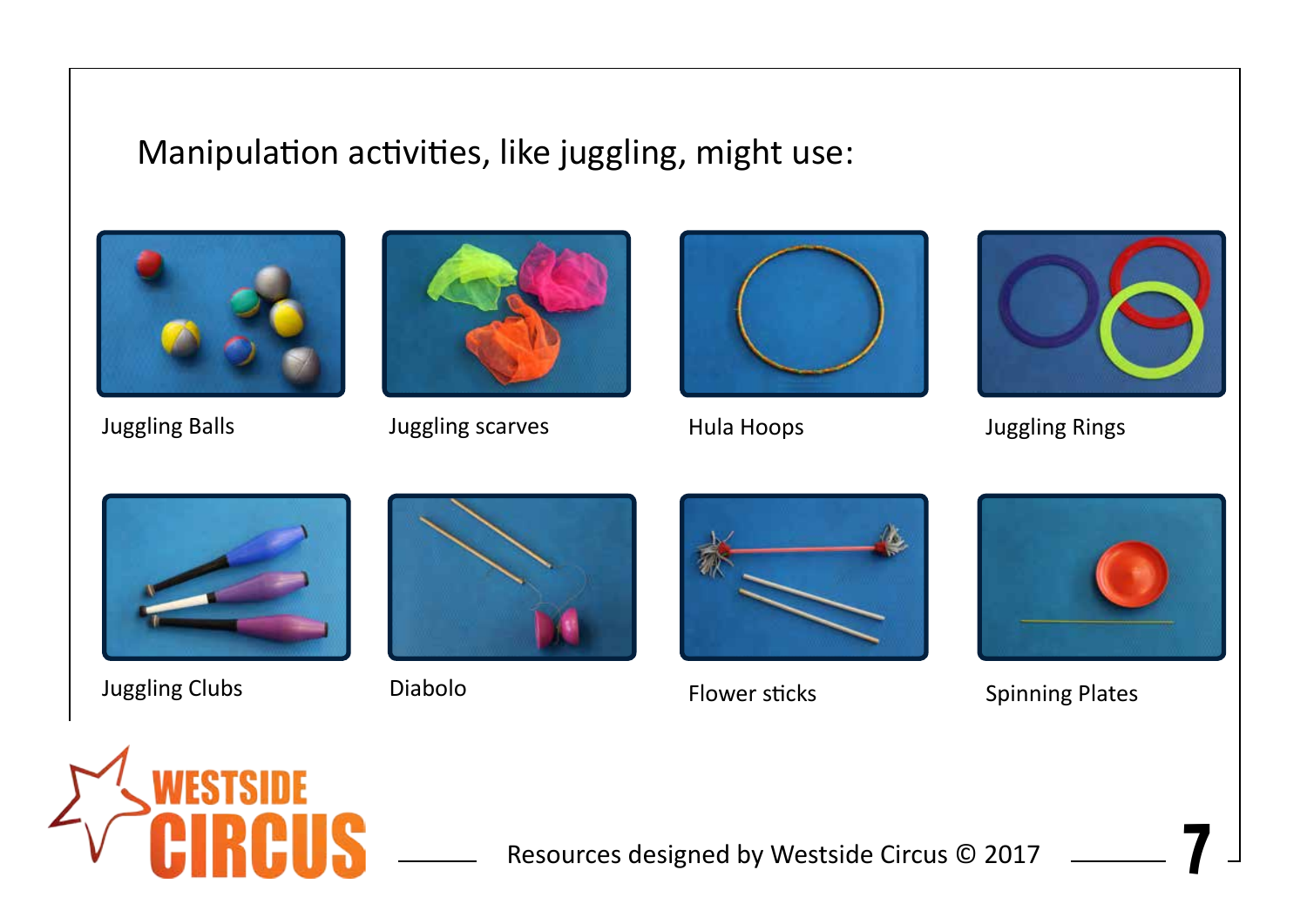### Balance activities, like tightrope, might use:





#### Tightrope **Rola Bola** Rola Bola Bola Rola Bola Bola Rola Bola Rola Bola Rola Bola Rola Bola Rola Bola Rola Rola



Walking Globe







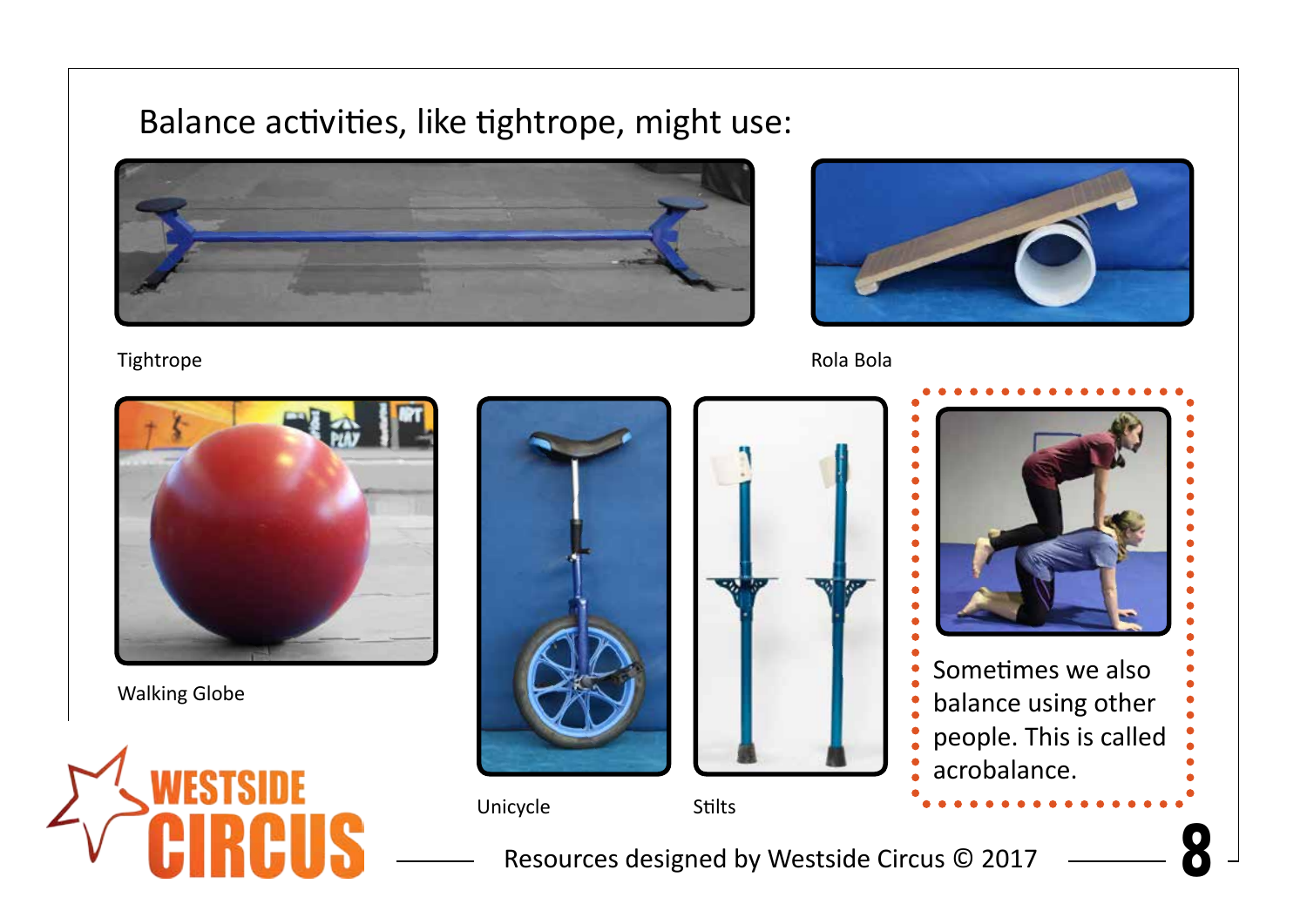#### Aerial activities, like trapeze, might use:



Triple Trapeze





Single Trapeze & mats



Tissu Loop & Tissu